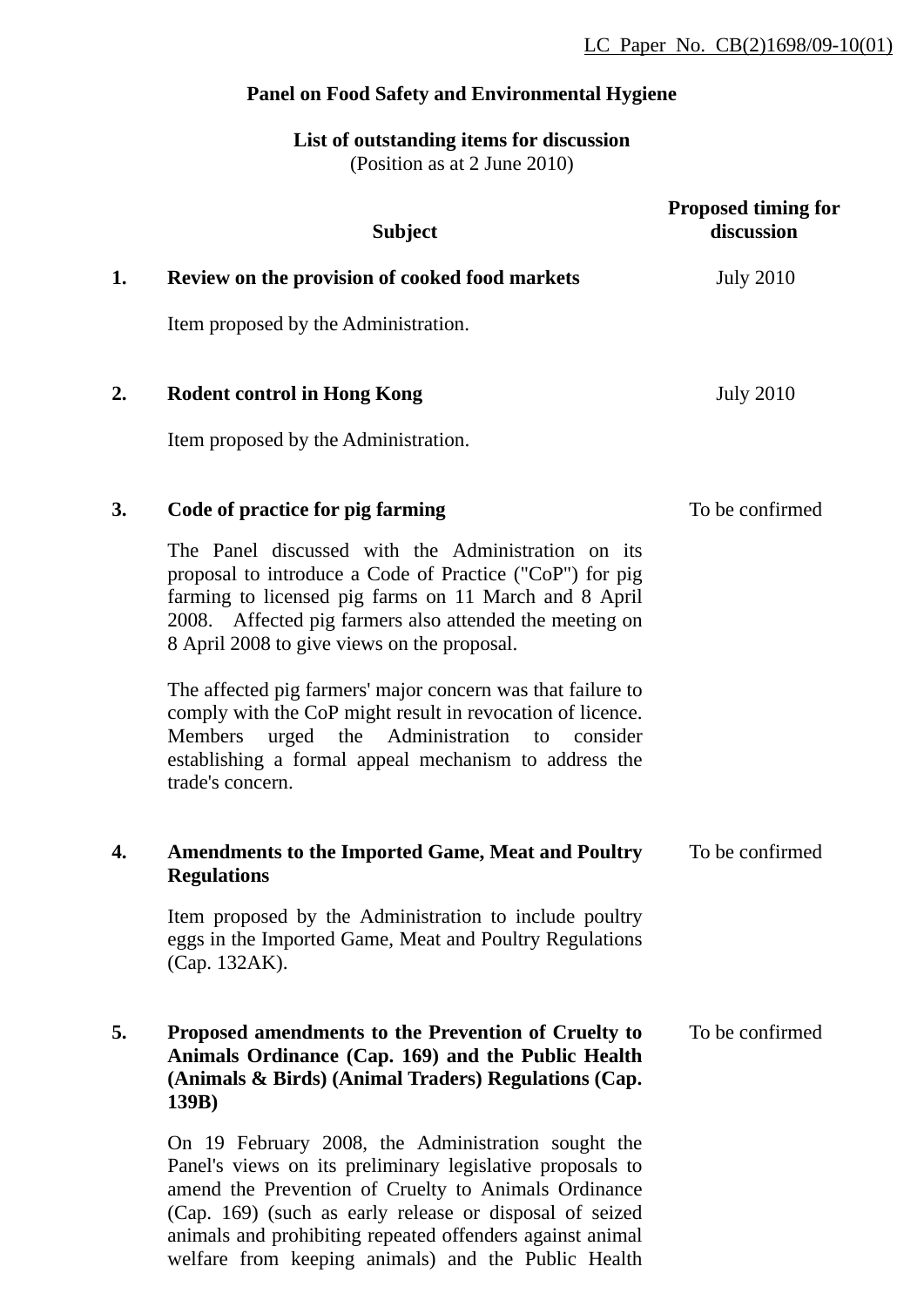(Animals and Birds) (Animal Traders) Regulations (Cap. 139B) (such as increasing the maximum penalty for illegal trading and empowering the Director of Agriculture, Fisheries and Conservation to revoke licence).

While welcoming the Administration's legislative proposals, some members considered that abandonment of animals should be made an offence under Cap. 169. Concern was also raised that people might take advantage of the loophole in Cap. 139B, as persons selling animals kept by them as pets or offspring of their pets were not subject to regulation. The Administration advised that it would consult the Panel on its finalised proposals to amend Cap. 169 and Cap. 139B in due course.

### **6. Regulation of veterinary drugs in food**  To be confirmed

Item proposed by the Administration in the 2007-2008 legislative session.

# **7. Labelling of genetically modified food**

At the meeting on 8 July 2008, the Administration briefed the Panel on the findings of the evaluation study on the effectiveness of the "Guidelines on voluntary labelling of genetically modified ("GM") food". The Administration advised that the findings illustrated that there was no pressing need for mandatory labelling. The Panel passed a motion urging the Government to draw reference from other countries' experience and introduce expeditiously a mandatory labelling scheme for GM food.

At the meeting between LegCo Members and Eastern District Council ("EDC") members on 12 March 2009, EDC members were of the view that the Government should draw reference experience from other countries, such as New Zealand, on regulating GM food.

**Proposed timing for discussion**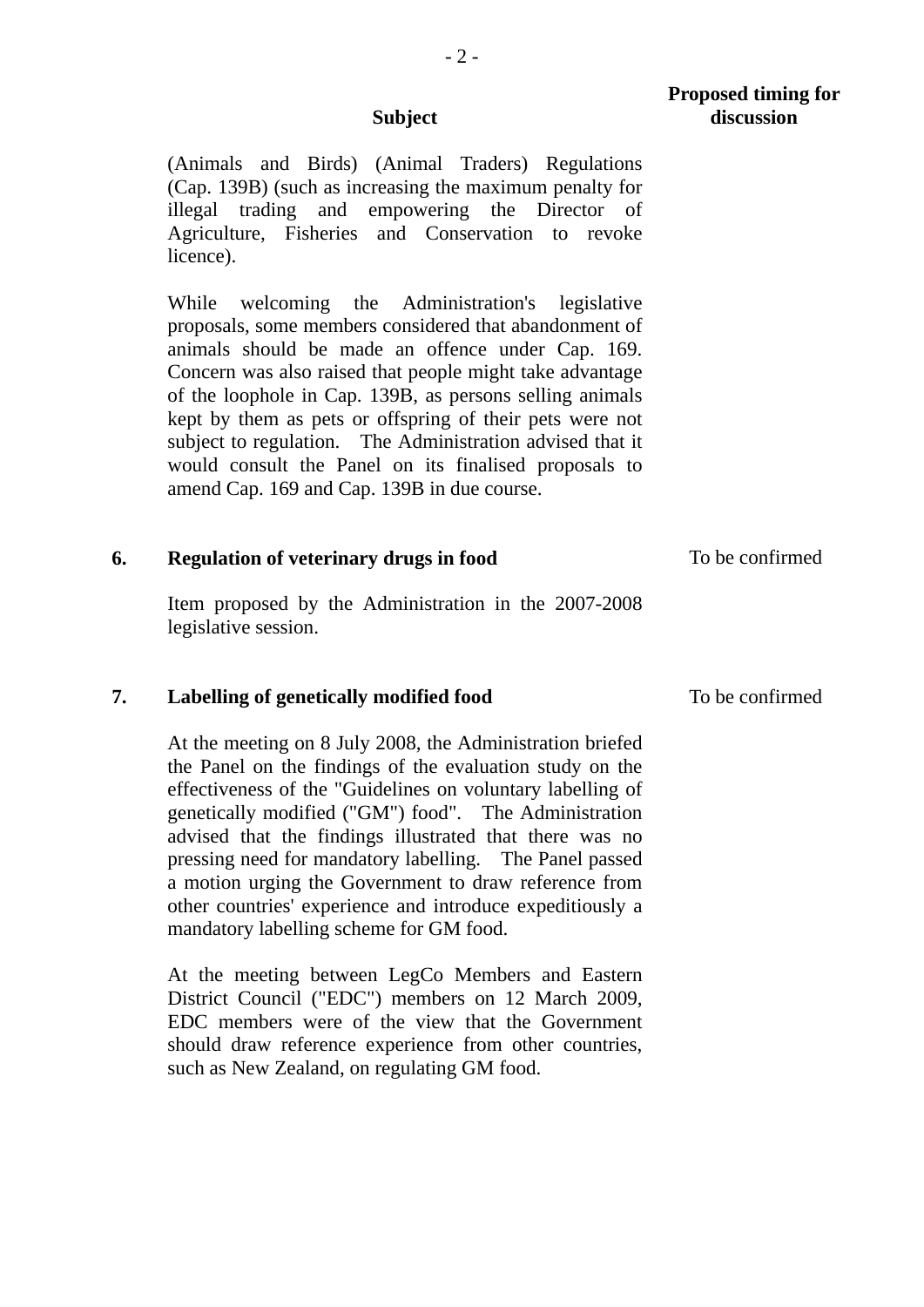# **8. Review of the structure of the Food and Environmental Hygiene Department ("FEHD") and the Agriculture, Fisheries and Conservation Department ("AFCD")**

At its meeting on 17 October 2005, the Panel was briefed on the Administration's plan to re-organise FEHD and AFCD into the Agriculture, Environmental Hygiene and Conservation Department ("AEHCD") and the Food Safety, Inspection and Quarantine Department ("FSIQD") to enhance food safety and veterinary public health control in Hong Kong. A Centre for Food Safety ("CFS") was also proposed to be set up within FSIQD. Members were generally supportive of the plan to establish a dedicated department to regulate all matters related to food safety and they would wish to see the new department set up as soon as possible.

When the Administration briefed the staff of AFCD and FEHD on its proposal, the majority of AFCD's nature conservation and country/marine parks staff expressed their preference for the direct transfer of their functions and staff to the Environmental Protection Department ("EPD"). As advised by the Administration, the then Secretary for the Environment, Transport and Works also supported the transfer. In the light of this, the Administration had subsequently revised its original proposal. Under the revised proposal, the new AEHCD would be responsible for promoting and facilitating the development of agriculture and fisheries activities in Hong Kong and maintaining environmental hygiene. The Country/Marine Parks and Conservation Branches of AFCD would be merged with EPD.

The Panel held four joint meetings with the Panel on Environmental Affairs on 29 November 2005, 15 December 2005, 6 January 2006 and 17 January 2006 to discuss the revised re-organisation proposal. The Panel also received views from the relevant trades, experts, academics and staff of the affected departments on 15 December 2005 and 6 January 2006.

Many staff associations in the affected departments expressed strong views against the Administration's proposal of re-organising AFCD and FEHD, and transferring AFCD's nature conservation and country/marine park staff to EPD. Some members also expressed reservations that the regulatory and facilitation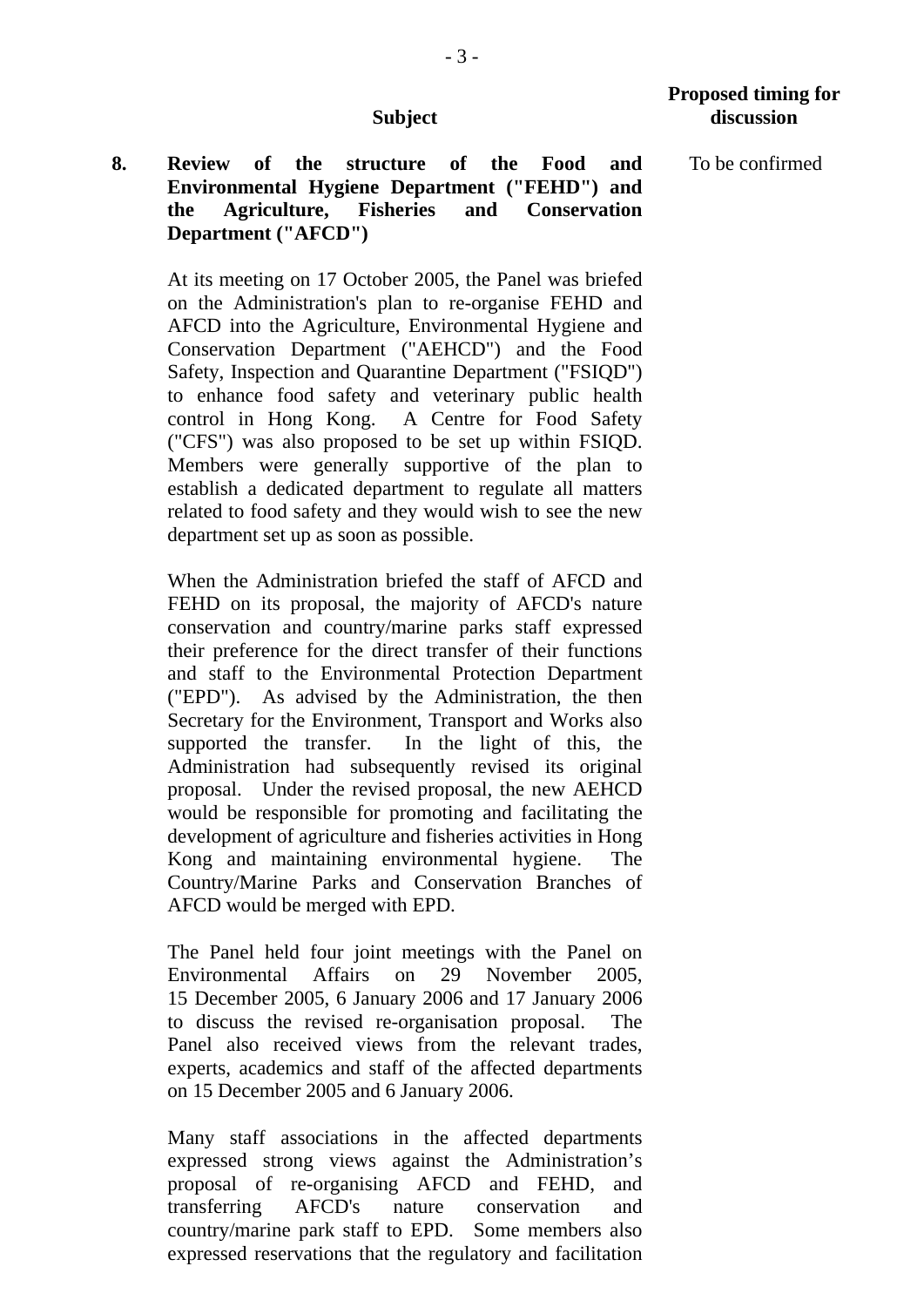$-4-$ 

functions in respect of agriculture and fisheries activities should be carried out by two separate departments (i.e. AEHCD and FSIQD).

In view of the concerns expressed by members and staff associations, the Administration paper subsequently presented to the Panel on 17 January 2006 a proposal to set up CFS under FEHD as the first step to enhance food safety control. The proposals in relation to the separation of regulatory and promotion functions for agriculture and fisheries industries and the transfer of country/marine park functions to EPD were withheld, pending further consultation with stakeholders. The Panel supported the speedy establishment of CFS under **FEHD.** 

When the Panel discussed with the Administration on the work of CFS on 10 July 2007, the Administration advised that it would review the structure of FEHD and AFCD after the enactment of the new Food Safety Bill.

### **9. Follow-up actions referred by the Subcommittee on Public Health (Animals and Birds) (Exhibitions) (Amendment) Regulation 2006**  To be confirmed

At the request of the Subcommittee on Public Health (Animals and Birds) (Exhibitions) (Amendment) Regulation 2006, the Administration agreed to review the fees for application for an exhibition licence for animals and birds and licence renewal fees in the context of the general review of Government's fees and charges, and report the outcome to the Panel in due course.

#### **10. Alignment of FEHD fees and charges**  To be confirmed

On 30 November 2001, the Administration briefed the Panel on the way forward to align FEHD fees and charges following the dissolution of the former Provisional Urban Council and Provisional Regional Council in 2000. Members noted that the Administration had completed the computation of costs for the provision of 94 items of services inherited from the two former municipal councils, and the initial findings revealed that a majority of the fees and charges might have to be increased. In view of the economic downturn, members supported the Administration's decision to continue to freeze FEHD fees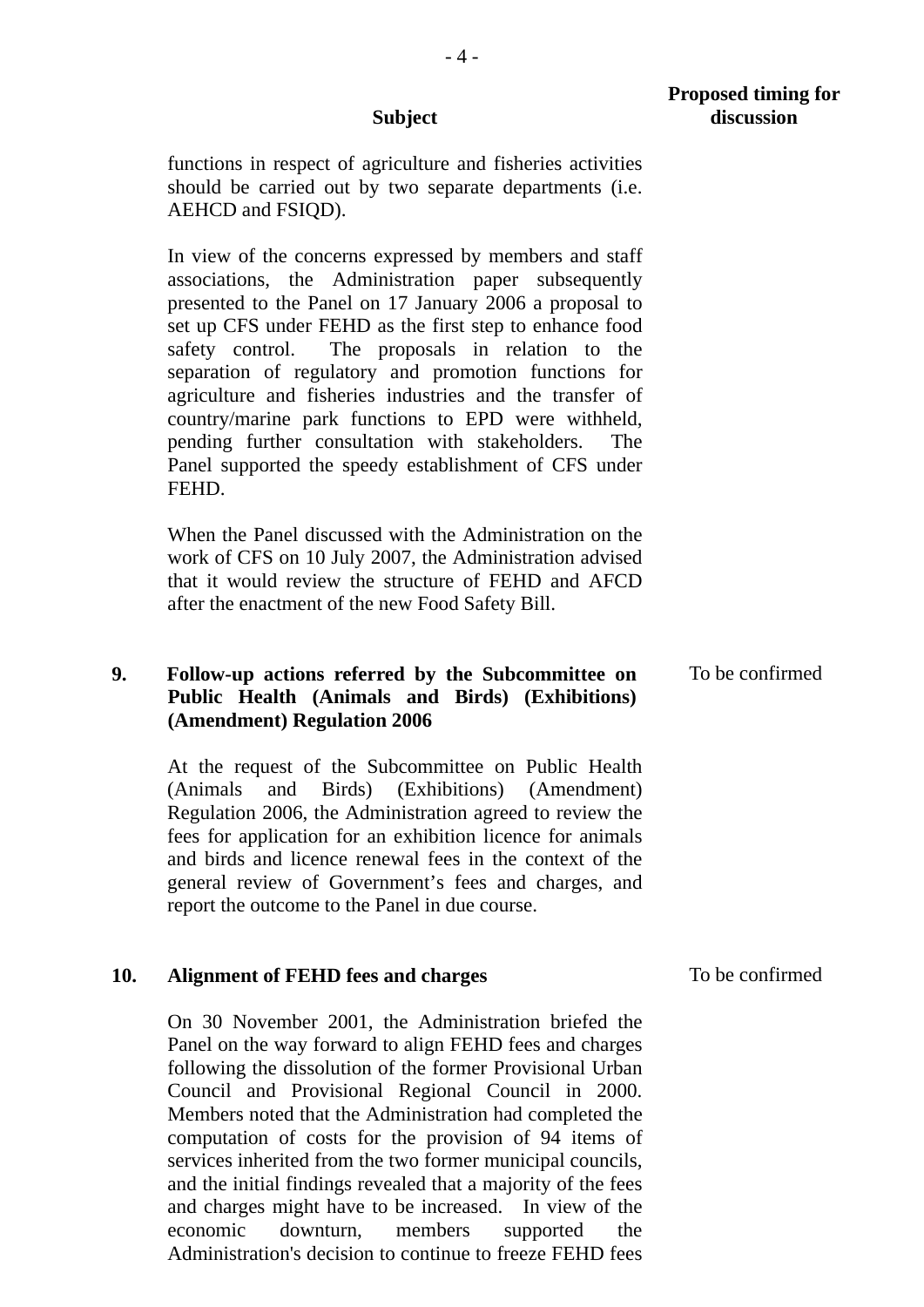|     | <b>Subject</b>                                                                                                                                                                                                                                                                                                                                                               | <b>Proposed timing for</b><br>discussion |
|-----|------------------------------------------------------------------------------------------------------------------------------------------------------------------------------------------------------------------------------------------------------------------------------------------------------------------------------------------------------------------------------|------------------------------------------|
|     | and charges at the existing level up to 31 December 2002.                                                                                                                                                                                                                                                                                                                    |                                          |
|     | On 24 February 2003, the Administration informed the<br>Panel that it would need more time to work out an<br>alignment proposal for the various FEHD fees and<br>charges.                                                                                                                                                                                                    |                                          |
| 11. | Hygiene conditions of food premises operating under<br>the food factory licences                                                                                                                                                                                                                                                                                             | To be confirmed                          |
|     | At the meeting between LegCo Members and members of<br>Wan Chai District Council ("WCDC") held on 5 May<br>2005, some WCDC members expressed concern about the<br>lack of enforcement actions by FEHD against the<br>unhygienic operation of food businesses selling takeaway<br>food. The above concern was referred to the Panel for<br>follow-up with the Administration. |                                          |
| 12. | Control measures against food businesses operating<br>without licence                                                                                                                                                                                                                                                                                                        | To be confirmed                          |
|     | The above subject was discussed by the Panel on two<br>occasions on 14 December 2004 and 8 March 2005.<br>The<br>Administration's proposed control measures against food<br>businesses operating without licence were as follows -                                                                                                                                           |                                          |

- (a) upon detection of unlicensed food business conducted at any premises, staff of FEHD would take immediate enforcement action against the person/corporation in charge of the business at the time;
- (b) FEHD would stop processing the application for licence filed by that person/corporation in respect of the premises in (a) above; and
- (c) if FEHD proceeded with prosecution action and upon conviction, FEHD might refuse the application and impose a ban on the person/corporation convicted to obtain a licence for six months after taking into consideration all relevant factors, counting from the date of conviction; or where FEHD did not proceed with prosecution action or in the case of acquittal, the application process would be reactivated immediately.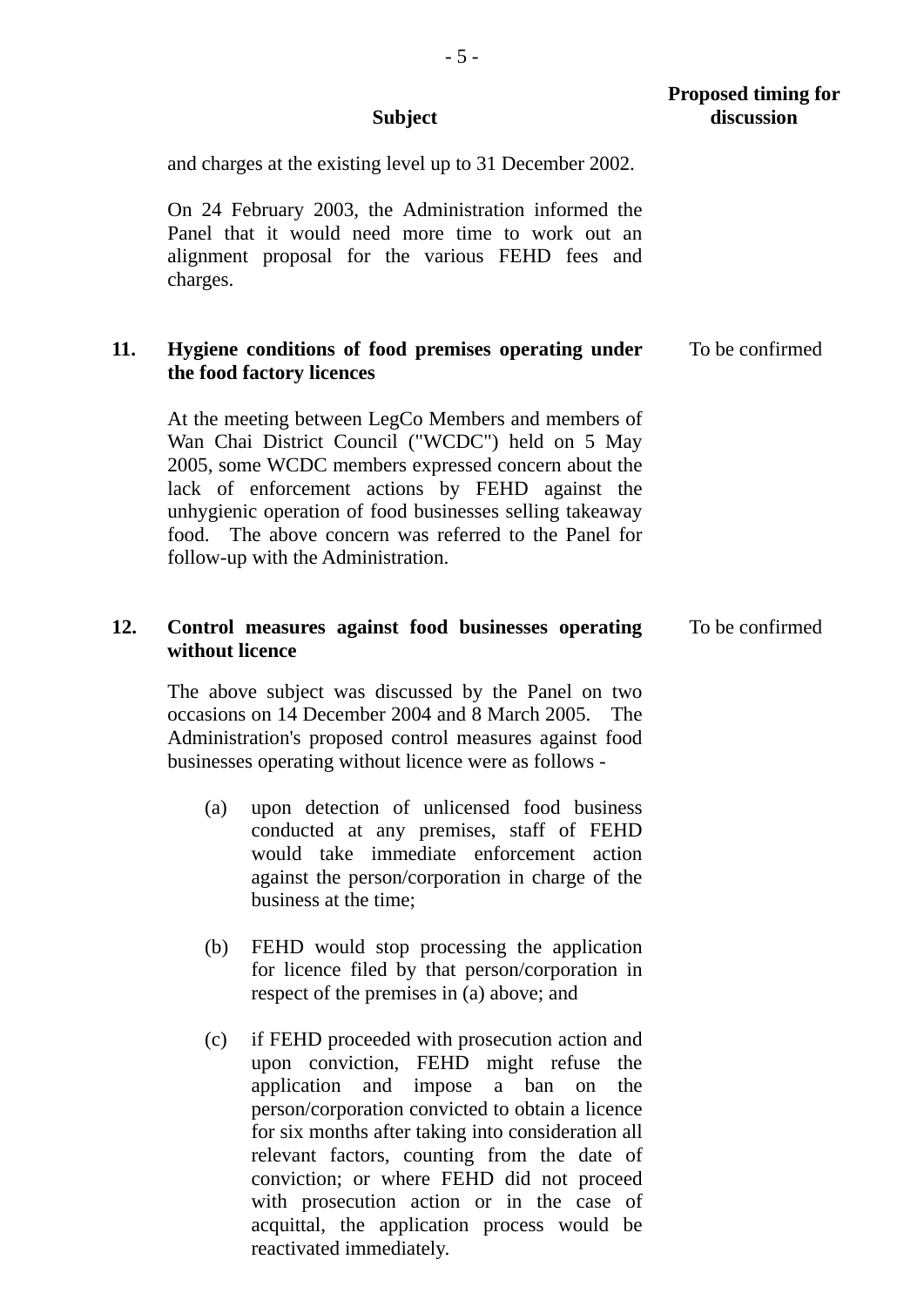Some members considered the proposed measures inadequate to deter the operation of food business without licence and suggested that the Director of Food and Environmental Hygiene should be empowered to make a closure order against unlicensed food establishments, without having to apply to the court. A member, however, pointed out that the measure in (c) above could easily be circumvented as the applicant could always appoint another person to apply for a fresh licence.

 The Administration was requested to consider members' views and revert to the Panel.

# **13. Recommendations of Team Clean's Final Report on Measures to Improve Environmental Hygiene in Hong Kong**

 The Panel agreed at its meeting on 26 September 2003 to follow up the following measures recommended by Team Clean in its Final Report on Measures to Improve Environmental Hygiene in Hong Kong published in August 2003 -

- (a) introducing a demerit points system ("DPS") for tenants of public markets. Under the DPS, tenants who accumulate a certain number of points within a 12-month period will have their tenancy terminated. Tenants whose tenancies have been revoked would also be prevented from bidding for other stalls for one year;
- (b) tightening the licensing requirements for food factories;
- (c) strengthening the sanction regime against licensed food premises, such as revamping the current DPS to make it more stringent, making licensees responsible for hygiene breaches committed by their staff and widely publicising the business names and photographs of food premises convicted of an offence relating to the sale or preparation for sale of any food for human consumption; and
- (d) introducing an Open Categorisation Scheme for licensed food premises to help consumers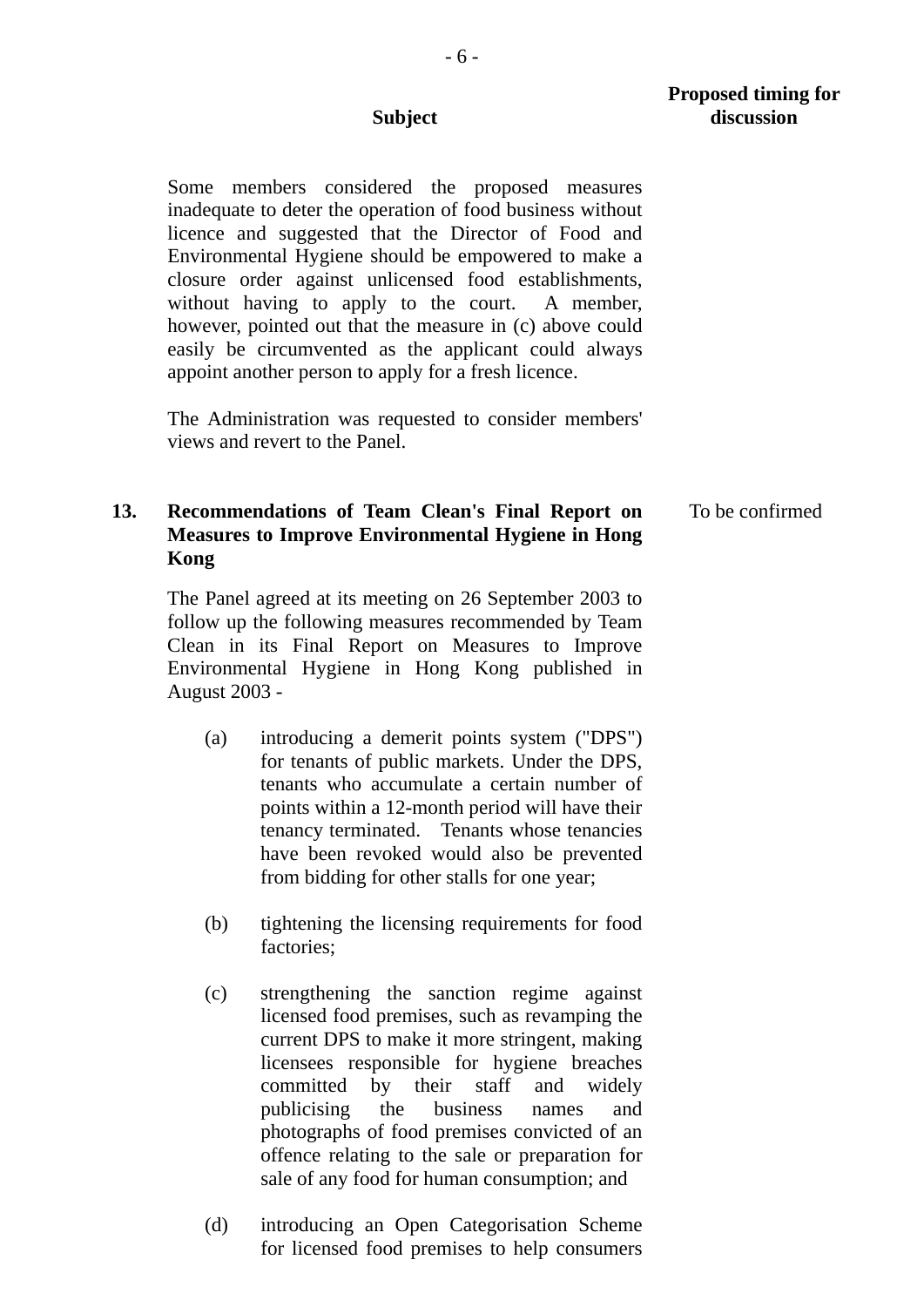|     | <b>Subject</b>                                                                                                                                                                                                                                                                                                                                                 | <b>Proposed timing for</b><br>discussion |
|-----|----------------------------------------------------------------------------------------------------------------------------------------------------------------------------------------------------------------------------------------------------------------------------------------------------------------------------------------------------------------|------------------------------------------|
|     | make informed choices. Under the Scheme,<br>the hygiene conditions of all food premises<br>will be graded according to set criteria and<br>premises will be required to post the hygiene<br>grading at a conspicuous location in their<br>premises.                                                                                                            |                                          |
| 14. | Follow up actions referred by EDC on review of liquor<br>licensing                                                                                                                                                                                                                                                                                             | To be confirmed                          |
|     | Item proposed by the EDC at its meeting with LegCo<br>Members on 12 March 2009. EDC members urged the<br>Administration to come up with effective measures to<br>tackle problems, such as fire hazard, environmental<br>hygiene problems, noise as well as law and order, caused<br>by increasing number of liquor selling premises in high<br>rise buildings. |                                          |
|     | In his letter dated 13 May 2010, Hon Kam Nai-wai<br>requested the Panel to discuss the subject matter at a<br>future meeting.                                                                                                                                                                                                                                  |                                          |
| 15. | <b>Policy on hawking activities</b>                                                                                                                                                                                                                                                                                                                            | To be confirmed                          |
|     | At the meeting on 12 January 2010, Hon WONG<br>Kwok-hing suggested the Panel to discuss the<br>Administration's policy on hawking activities, including<br>the determination of the locations of hawking blackspots<br>and the designation of new hawker permitted places at a<br>future meeting.                                                              |                                          |
| 16. | Regulating and monitoring the activities of oyster<br>culture in Hong Kong                                                                                                                                                                                                                                                                                     | To be confirmed                          |
|     | At the meeting on 9 February 2010, in the light of the<br>concerns raised by Hon WONG Yung-kan, the Chairman<br>suggested that the issue of regulating and monitoring the<br>activities of oyster culture within Hong Kong waters should                                                                                                                       |                                          |

be discussed by the Panel at a future meeting.

- 7 -